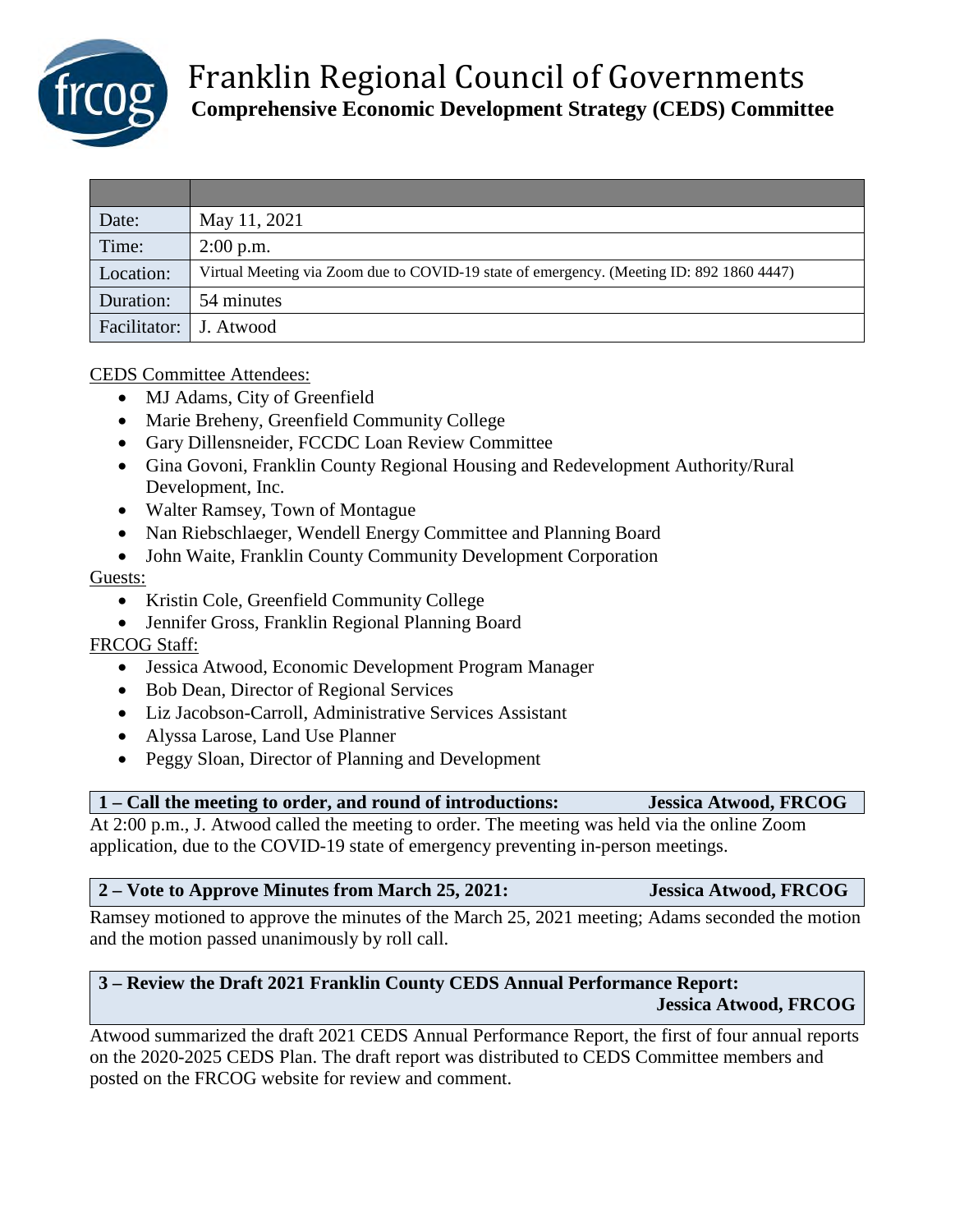She reviewed the report's major components, highlights, and select graphs, as well as format changes. She noted that a new template of sections required by the US EDA will be incorporated into a final draft. The timeline for review and submission of the report by June 30, 2021 was reviewed. The report's regional economic dashboard includes graphs indicating changes in the size and makeup of the Franklin County population by characteristics such as age, race, ethnicity, education, class, income, housing, and employment status. A pandemic-specific section includes lists of resources for workers, employers and communities, and mentions new ways of operating developed by local businesses. The report provides updates to the Action Plan projects throughout the county, and identifies projects implemented during the past year, with evaluation metrics. Prior to the June meeting, Atwood will add major economic events in the region, a summary of accomplishments and more. She welcomes comments and suggestions for additional changes by June 4<sup>th</sup>.

### **4 – Discuss regional economic recovery priorities in anticipation of American Rescue Plan federal funding opportunities**. **Jessica Atwood, FRCOG**

Atwood gave an overview of the federal 2021 American Rescue Plan Act (ARPA) announcement, and noted that both state and local funds will be available. She indicated that the ARPA is similar to the CARES Act in its purpose. Atwood reported that the US Economic Development Administration (EDA) will have ARPA funds allocated for a new project funding round, that will likely be a larger amount than the CARES Act and may be broader in scope. More information will be available when the Notice of Funding Opportunity is released. She noted that the new EDA funding round will require that projects meet at least one of the EDA's new Investment Priorities, which address: equity, recovery and resilience; workforce development; manufacturing; tech-based and environmentally-sustainable economic development; and exports and foreign direct investment. No longer are projects located in a designated Opportunity Zone considered an investment priority.

Dean provided some state- and county-specific detail related to ARPA's Coronavirus State and Local Fiscal Recovery Funds. Notably, current calculations provided by the Mass. Municipal Association indicate that Franklin County will receive \$20,555,287. Municipalities will receive funds directly from both the federal and state governments; disbursements are slated for this month and then again in the spring of 2022. Funds must be obligated by the end of 2024, and spent by the end of 2026. He reviewed the categories of allowable uses of the funds: supporting public health expenditures; addressing negative economic impacts caused by the public health emergency; replacing lost public sector revenue; providing premium pay for essential workers; and investing in water, sewer, and broadband infrastructure. Further, he explained ineligible uses, noted some of the procedural and reporting requirements, and cited relevant sections of the law.

Discussion topics focused on ways ARPA funds may be used: how the state and might spend its own allocation; the potential for municipalities collaborating to achieve shared goals; the possibility of a regional strategy to housing-, employment- and diversity-related issues; possible improvements to the natural gas infrastructure; opportunities for public housing renovation; and the difficulty posed, for infrastructure projects, by the strict timeline for spending. For example, Ramsey reported that Montague will be using funds to repair a known problem with the sewer system. Atwood mentioned the imminent hiring of a consultant to research the feasibility of regional water/sewer project, and encouraged attendees to contact her with project ideas.